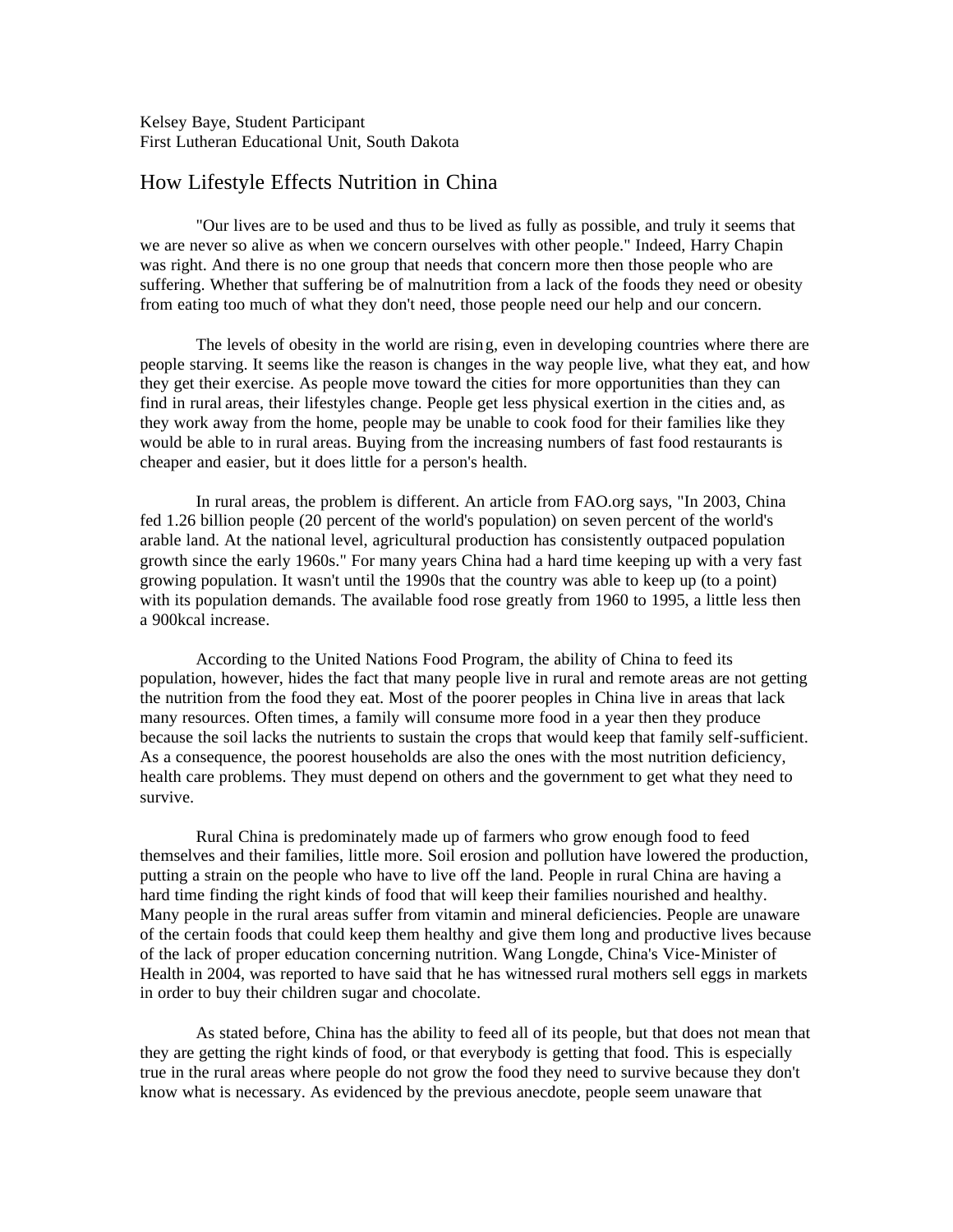vegetables are better for them than other foods and so, unintentionally, they may create health problems for themselves and their families.

One of the more serious problems that effects the malnourished, rural Chinese community is iron deficiency anemia, or IDA. This is a serious problem among women of childbearing age. It affects about 41 percent of that population in rural areas. It leads to increased maternal mortality and causes fatigue and reduced productivity. In the 27 percent of rural children it affects, IDA affects social development, reduces school performance, and increases morbidity.

Vitamin A and D deficiency are also prevalent in adults and children alike. Vitamin A deficiency leads to a higher child mortality rate and also leads to a raised chance of blindness. This is a rural problem with 26 percent prevalence in these areas. In contrast, the urban areas only have a prevalence percentage of 3.8. Vitamin D deficiency also has serious problems associated with it such as increased rate of rickets, osteoporosis, increased cancer rates, and autoimmune diseases.

As a testament to the possibilities that could lead to eradicating malnutrition, however, iodine deficiency levels are on the downturn. In a move that proves that malnutrition is something that can be dealt with and dealt with efficiently, the Chinese government and its Department of Health moved toward making sure that 90 percent of the population has sufficient iodine levels by reaching this population with iodized salt. The move protected some 133 million infants from iodine deficiency related brain damage over the past ten years.

But nutrition is not the only problem. In some areas, they are unable to grow what they need. Though the poor may own their own land, much of this land is of a low quality and unusable. This leads to the fact that they must then find some other way to get the food they eat. High unemployment adds to the difficulty of getting the types of food and nutrition that could keep the people healthy. It is estimated that the overall unemployment rate in rural areas is 20 percent. Life is hard for the people in these areas that tend to be the poorest that China has to offer. Many people turn to part-time jobs in larger towns, which leads to all sorts of other problems.

Despite the fact that China has a surplus of food production, the people in rural areas don't have the means that it takes to buy that food. They are unable to sell what they have for more food, because they need to eat what they have. It's a living day-to-day situation; one that leaves nothing for these people to fall back on when something goes wrong. There is little hope for a better future because they cannot save for a better future; they don't have the means.

On the other end of the spectrum from the people who aren't getting enough of what they need are the people who are getting too much of what they want. China's sudden position as a merging industrial power has led to wealth for many of its families. Cars, computers, and TVs have become staples in middle class and upper class families. Peoples' lives revolve around these things like never before, pausing their lives for hours at a time, hours in which a person gets little to no activity. Western customs and western foods (e.g. fast food) are being introduced for the first time and not always with the best results.

In urban China, the total population is 338 million, making it a very populated place indeed. As of 2002, 13.5 percent of the total Chinese population was of a middle class and that number is expected to double by 2010 with about 100 million families being called middle class. A typical person in this working class is a well-educated professional, what the United States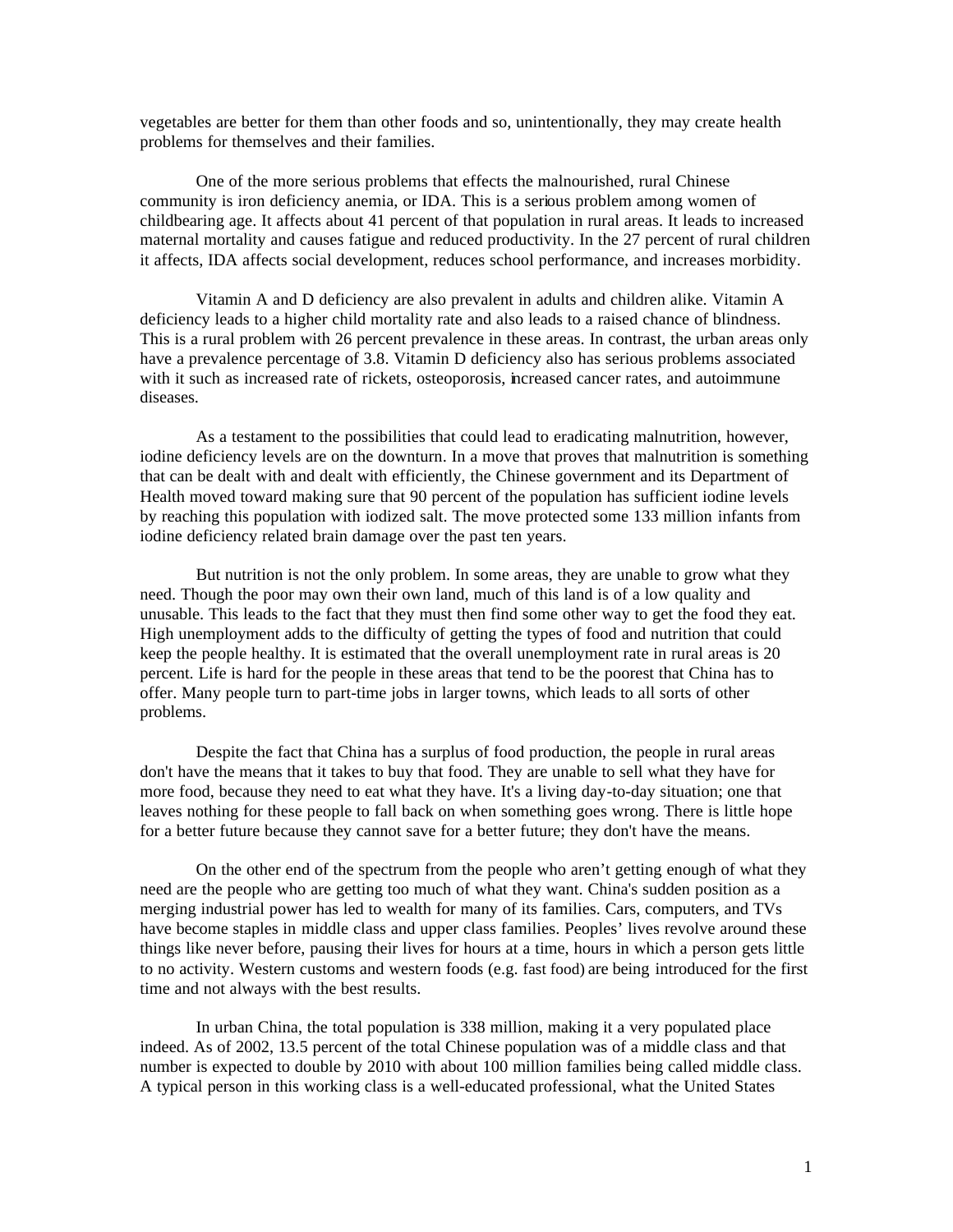would call 'white-collar' employees. These are the people that run the offices and hold other such positions. They hold the cubical jobs and the managerial positions.

Because of the development of China's economy, the average person in a professional position in the city is making a great deal more then their grandparents did, or even than their parents did. The average household now makes between 75,000 and 100,000 yuan, about \$9,000 and \$12,000 US dollars. This is quite a bit more then previous generations of Chinese people and it is expected to jump again in the coming years. By 2010, average annual income is expected to be 150,000 yaun and the assets a person owns is expected to increase to 620,000 yaun.

Traditionally, being obese was a sign of wealth, but no longer. Now it is a sign of a middle class that eats too well and doesn't exercise. Because of the increase in China's economic status, too many people are eating western style foods, such as McDonald's. In the past, there hadn't been money for food. Now there is too much money for the wrong sorts of food. People in the middle class are no longer eating the small, but very healthy, portions of food their parents did. Today's generation doesn't have to ration their food. As illustrated by the obesity problems in the United States, where sizes of portions at fast food restaurants have grown significantly over the years, the portions of food in China have also grown bigger.

Official statistics state that obesity in children in China has hit ten percent, higher in certain parts of the country and, as stated, in the middle class. There has been a great increase in children, as well as adults, with weight problems as China moves forward with its economic development. So, there is a group of people who are eating more and exercising less. Along with this, come the health problems that used to be unheard of in China. Instead of the diseases that are typically attributed to malnutrition, there has been an increase in diseases that are connected to eating too much and eating too much of the wrong sorts of food.

A few of the factors that have affected this change have already been mentioned For instance, China has quickly moved closer to being a developed country and the fact that the average middle class person is making more then they used to, enough to buy things for their children that had been unthinkable before. But, in addition to these economic changes, there have been social changes as well.

In 1979, China implemented its "One Child Policy" in an effort to slow and control its rapidly growing population. Along with other problems, this is one of the factors that has lead to obesity in children and then, as they grow up, in adults. Because many children are the only children in their household, they tend to be doted on. The problem is, however, that this often means that they are given more attention, more food, and more gifts for the simple reason that their parents have no other child with whom they need to split that attention.

*The Epoch Times* says, "Obesity makes children reluctant to move or do activities; they sweat easily and are susceptible to anxiety and shortness of breath. It weakens their immune systems and makes respiratory diseases more common. Some children have diseases like hypertension and hyperlipidemia along with obesity. Many obese children are lacking in trace elements such as iron and calcium. Bad living habits (eating more and exercising less) are said to be the primary causes for obesity. Heredity factors account for about 16 percent of the total number of obese people, and obesity caused by endocrine disorders accounts for a very small percentage."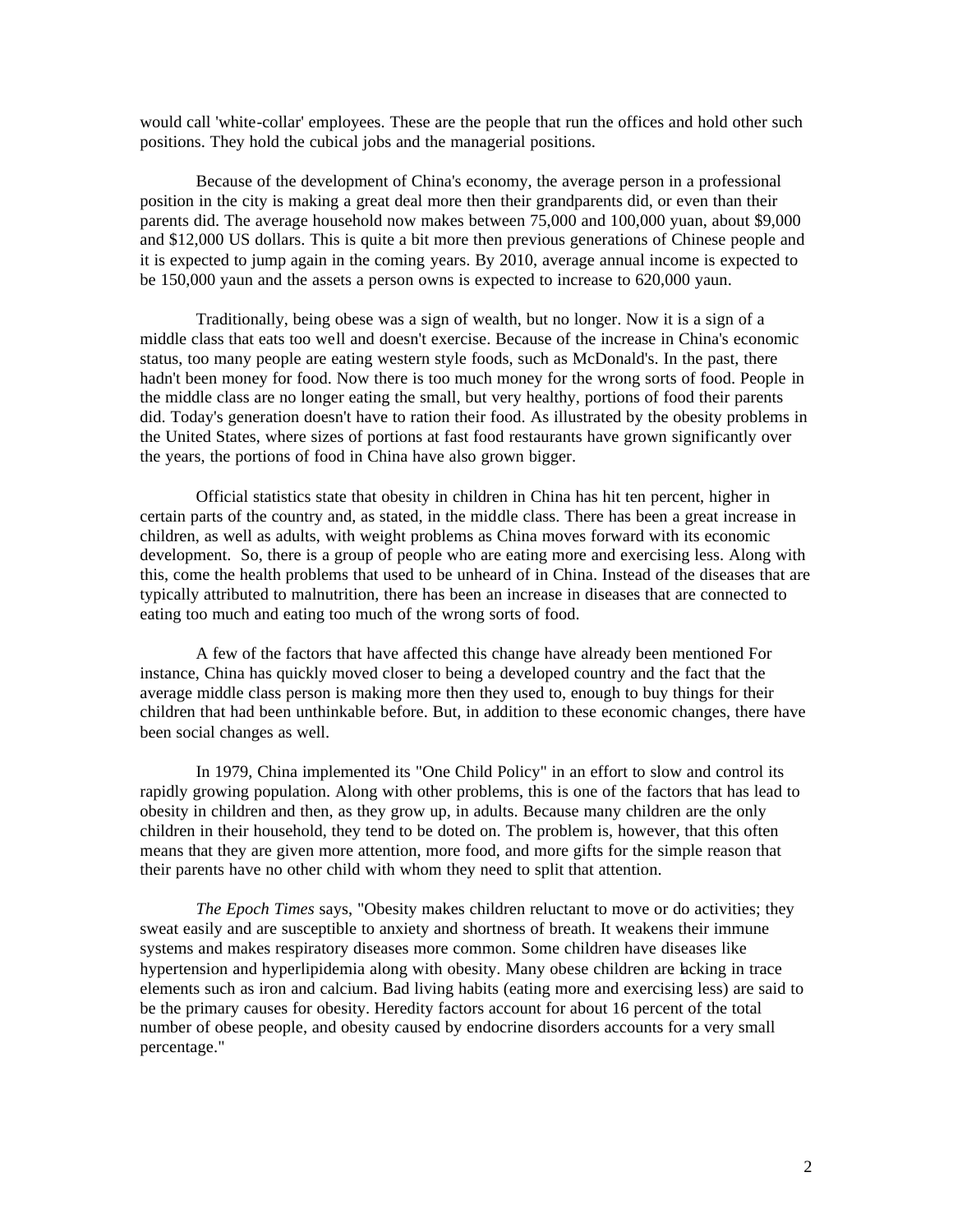It's a vicious cycle, a child becomes overweight because they eat too much, this makes them unwilling to exercise because it is uncomfortable, which leads to more weight gain when they eat and then do not run and play to burn it off.

In adults, it is much the same, though they have the added stress of jobs with which to contend. It is the same around the world where obesity is also a problem. A worker will come home tired from a day of work and will want to just sit down, watch some TV and eat supper. No one wants to have to worry about going out and exercising, not if they don't have to. For many people, staying fit isn't a priority because they do not think it affects their performance at their jobs; which is really what matters, anyway.

While a contrasting issue, it is hard to decide who has the more difficult situation. Is it the lower class living in impoverished areas, unable to grow the kinds and amounts of food they need? Or is it the middle and upper classes in the city, that have turned to a different diet than previous generations, causing a great increase in obesity and weight as well as other health problems that go with it?

On the topic of obesity, it is impossible to talk outside of terms such as prevention and long-term. There is no way to change the now. Instead, one must focus on increased education in order to prevent obesity and an increase in emphasis on exercise and eating correctly. China is doing just that. When the government realized that the obesity problem was gaining momentum fast, emphasis was immediately put on loosing weight and staying healthy. Middle and upper class families now are paying hundreds of US dollars in order to help their children take off the weight. In an effort to control their weight and health, children are sent off to programs sponsored by hospitals. In a world where there is a McDonald's on every street corner, these children eat only the healthiest of foods and exercise often. It is hard work and expensive, but the rewards are often just what they wanted.

One way that the Chinese government is trying deal with the issues of malnutrition, be it the lack of proper nutrients or obesity, is to address the lack of nutritionists in the country. As of 2004, only the large hospitals employed professional nutritionists. In the future, China hopes that every company and facility dealing with food will have their own nutritionist on staff. Perhaps it is this lack of the professional people whose job it is to know food that has caused there to be a lack of knowledge about food in general, and especially in the rural areas. Many people in rural areas suffer from Vitamin A deficiency, a problem that can be cured very easily with more carrots in a person's diet. The problem is that people in these areas are unaware of this. It is this lack of knowledge about what is nutritionally good for a person that China is trying to solve by encouraging corporations and smaller hospitals to add nutritionists to their staff. A lack of education is the root of many China's nutritionally related health problems. So, more education would be a solution to long-term goals.

However, the short term must also be addressed. Organizations such as the UNICEF have started sending in vitamin supplements to the children and other people who need them. While this does not take care of what happens to these people in the future, it does answer the question of what is going to be done *now* and it is a noble pursuit itself.

After studying all the facts and learning which solutions work, my advice, I believe, is simple: Education. Educate the people who grow their food, show them how they can get the best out of their land, and teach them that some things have to be eaten, while others should be avoided. People don't instinctively know how to take care of themselves. They must be taught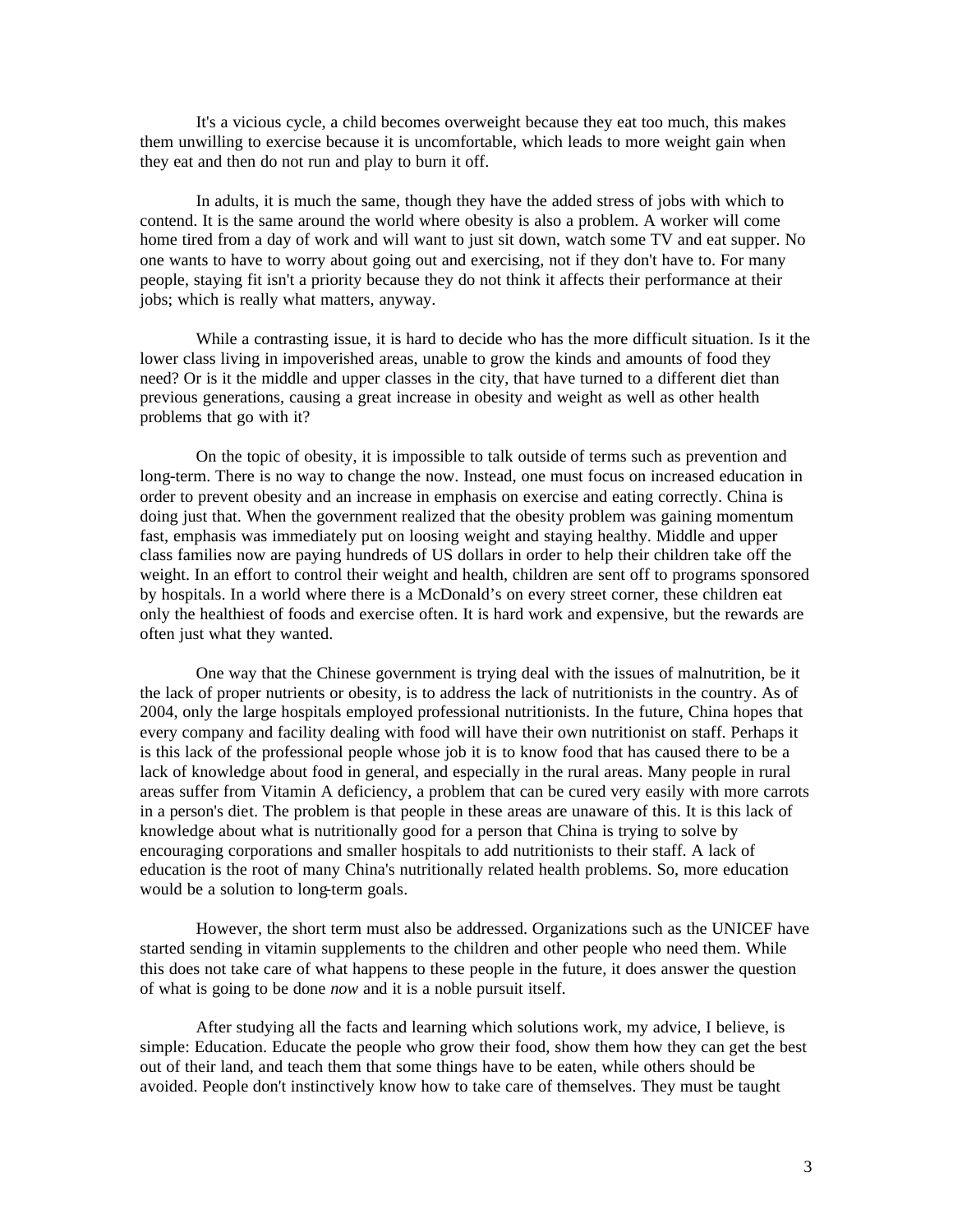which things will keep them healthy and what things will cause them to have health problems and, possibly, an early death.

As for those who are overfeeding their children, provide them with the information such as the fact that too much of something does exist. We need to make sure that they understand the difference between food that encourages good health and fights away diseases and food that wears one down and encourages health problems over time. It could be as simple as knowing the difference between carrots that can prevent blindness and sugar that can lead to obesity, a rather simple concept, but a very important one, nonetheless.

Emphasis should also be placed on physical health. One doesn't need fancy hospital programs in order to stay healthy; all that a child needs to do is walk to the park with his or her friends every day after school and spend a few hours running around and playing, as children should. The knowledge that a simple way to fight health problems, as well as prevent them from starting up in the first place, is exercise should be available to all. Every woman, man, and child needs to know how much he or she must walk, run, and exercise in a day in order to stay as healthy as possible.

For the problems that must be taken care of *right now*, a page should be taken from China's and the UNICEF's books. The programs that they have implemented have worked and have saved lives. Supplements should be given to those most at risk for vitamin deficiencies, woman of childbearing age and children. Both China's Health Department and the UNICEF report that it only costs only a few US cents per person, per year to get these people the things they need to stay healthy and yet the reward is great.

All these solutions seem simple and the rewards that go with them are so great that it seems that we must try to fix the problems. It would only cost a few dollars for the nutrition to save the hungry. It will also take the government's encouragement to get the middle and upper classes to exercise and refocus their dietary choices. Carrying on with the work already started is important and without that, little will be accomplished.

A little girl once said, "How wonderful is it that nobody need wait a single moment before starting to improve the world." She was right, it is wonderful. Improvement can be easy, the key is to start and keep going. The potential rewards are wonderful for everyone involved.